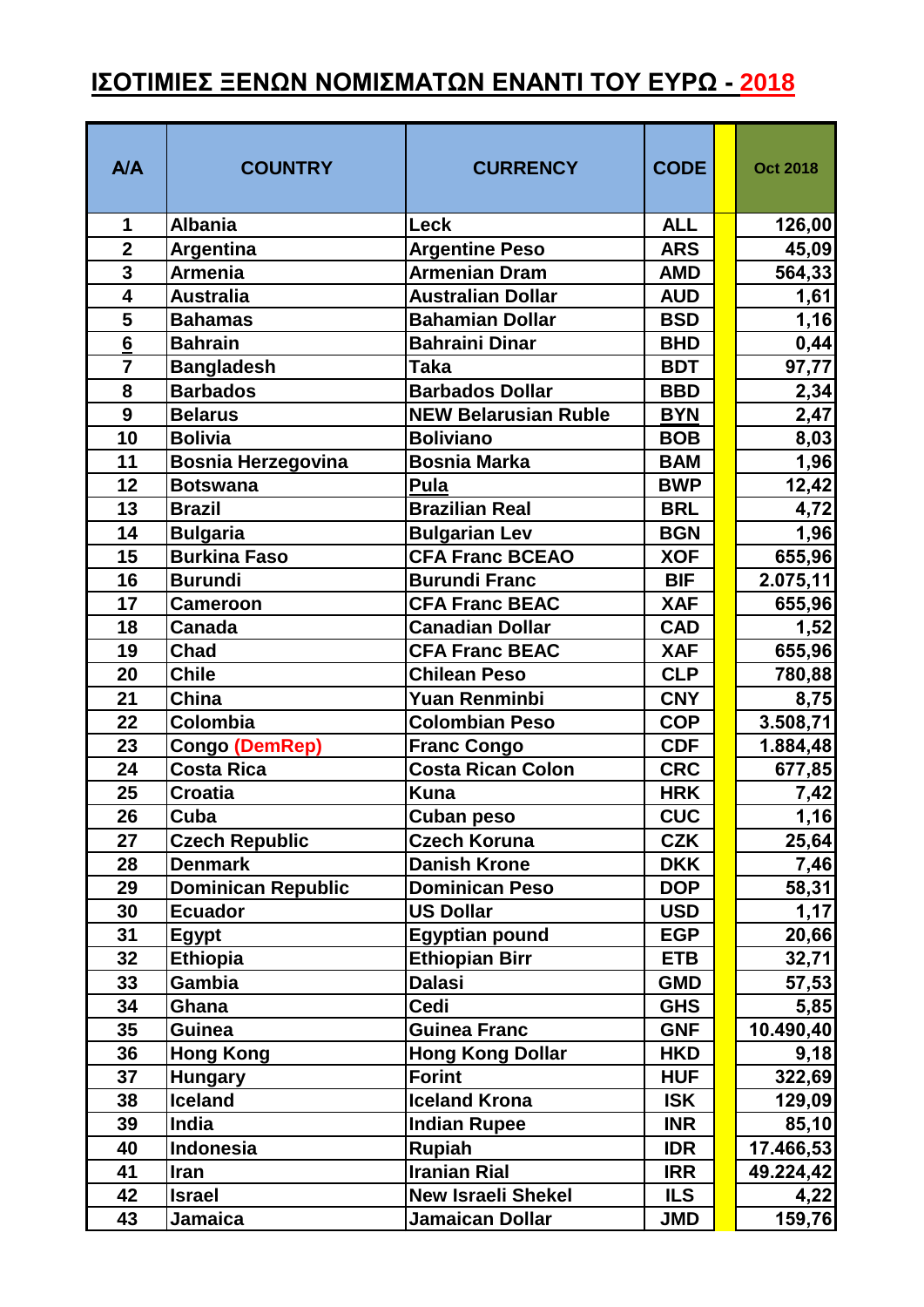| <b>A/A</b> | <b>COUNTRY</b>           | <b>CURRENCY</b>                              | <b>CODE</b>              | <b>Oct 2018</b>   |
|------------|--------------------------|----------------------------------------------|--------------------------|-------------------|
| 44         | Japan                    | <b>Japanese Yen</b>                          | <b>JPY</b>               | 132,48            |
| 45         | Jordan                   | <b>Jordanian Dinar</b>                       | <b>JOD</b>               | 0,83              |
| 46         | <b>Kazakhstan</b>        | <b>Tenge</b>                                 | <b>KZT</b>               | 423,44            |
| 47         | Kenya                    | <b>Kenyan Shilling</b>                       | <b>KES</b>               | 118,03            |
| 48         | <b>Kuwait</b>            | <b>Kuwaiti Dinar</b>                         | <b>KWD</b>               | 0,36              |
| 49         | Lebanon                  | <b>Lebanese Pound</b>                        | <b>LBP</b>               | 1.769,91          |
| 50         | Libya                    | <b>Libyan Dinar</b>                          | <b>LYD</b>               | 1,62              |
| 51         | <b>Madagascar</b>        | <b>Malagasy Franc</b>                        | <b>MGA</b>               | 4.000,38          |
| 52         | <b>Malawi</b>            | <b>Kwacha</b>                                | <b>MWK</b>               | 847,10            |
| 53         | <b>Malaysia</b>          | <b>Malaysian Ringgit</b>                     | <b>MYR</b>               | 4,82              |
| 54         | <b>Maldive Is.</b>       | Rufiyaa                                      | <b>MVR</b>               | 18,07             |
| 55         | <b>Mauritania</b>        | Ouguiya                                      | <b>MRO</b>               | 417,97            |
| 56         | <b>Mauritius</b>         | <b>Maur Rupee</b>                            | <b>MUR</b>               | 39,85             |
| 57         | <b>Mexico</b>            | <b>Mexican Peso</b>                          | <b>MXN</b>               | 22,21             |
| 58         | <b>Moldova</b>           | <b>Moldovan Leu</b>                          | <b>MDL</b>               | 19,73             |
| 59         | <b>Mongolia</b>          | <b>Tugrik</b>                                | <b>MNT</b>               | 2.958,25          |
| 60         | <b>Morocco</b>           | <b>Moroccan Dirham</b>                       | <b>MAD</b>               | 11,04             |
| 61         | <b>Mozambique</b>        | <b>Meticai</b>                               | <b>MZN</b>               | 70,22             |
| 62         | <b>Namibia</b>           | Namibian Dollar                              | <b>NAD</b>               | 16,60             |
| 63         | <b>Nepal</b>             | <b>Nepalese Rupee</b>                        | <b>NPR</b>               | 136,69            |
| 64         | <b>New Zealand</b>       | <b>New Zealand Dollar</b>                    | <b>NZD</b>               | 1,76              |
| 65         | <b>Nicaragua</b>         | Cordoba Oro                                  | <b>NIO</b>               | 37,21             |
| 66         | <b>Niger Rep</b>         | <b>CFA Franc BCEAO</b>                       | <b>XOF</b>               | 655,96            |
| 67         | <b>Nigeria</b>           | <b>Naira</b>                                 | <b>NGN</b>               | 426,73            |
| 68         | <b>Norway</b>            | <b>Norwegian Krone</b>                       | <b>NOK</b>               | 9,51              |
| 69         | Oman                     | <b>Rial Omani</b>                            | <b>OMR</b>               | 0,45              |
| 70         | <b>Pakistan</b>          | <b>Pakistan Rupee</b>                        | <b>PKR</b>               | 145,41            |
| 71         | Panama                   | <b>Balboa</b>                                | <b>PAB</b>               | 1,16              |
| 72         | Peru                     | <b>Nuevo Sol</b>                             | <b>PEN</b>               | 3,85              |
| 73         | <b>Philippines</b>       | <b>Philippine Peso</b>                       | <b>PHP</b>               | 63,71             |
| 74         | <b>Poland</b>            | <b>Zloty</b>                                 | <b>PLN</b>               | 4,29              |
| 75         | Qatar                    | <b>Qatari Riyal</b>                          | QAR                      | 4,24              |
| 76<br>77   | Romania<br><b>Russia</b> | <b>New Leu</b><br><b>Russian Ruble</b>       | <b>RON</b><br><b>RUB</b> | 4,64              |
| 78         | Rwanda                   | <b>Rwanda Franc</b>                          | <b>RWF</b>               | 77,30             |
| 79         | Saudi Arabia             |                                              | <b>SAR</b>               | 1.021,40          |
| 80         | Senegal                  | <b>Saudi Riyal</b><br><b>CFA Franc BCEAO</b> | <b>XOF</b>               | 4,39              |
| 81         | <b>Serbia</b>            | <b>Dinar</b>                                 | <b>RSD</b>               | 655,96<br>119,18  |
| 82         | <b>Seychelles</b>        | <b>Seychelles Rupee</b>                      | <b>SCR</b>               |                   |
| 83         | Sierra Leone             | Leone                                        | <b>SLL</b>               | 15,82<br>9.788,83 |
| 84         | <b>Singapore</b>         | <b>Singapore Dollar</b>                      | <b>SGD</b>               | 1,60              |
| 85         | <b>South Africa</b>      | Rand                                         | <b>ZAR</b>               | 16,63             |
| 86         | <b>South Korea</b>       | Won                                          | <b>KRW</b>               | 1.296,50          |
| 87         | Sri Lanka                | <b>Sri Lanka Rupee</b>                       | <b>LKR</b>               | 198,75            |
| 88         | <b>Sudan Rep</b>         | <b>Sudanise Pound</b>                        | <b>SDG</b>               | 21,08             |
|            |                          |                                              |                          |                   |